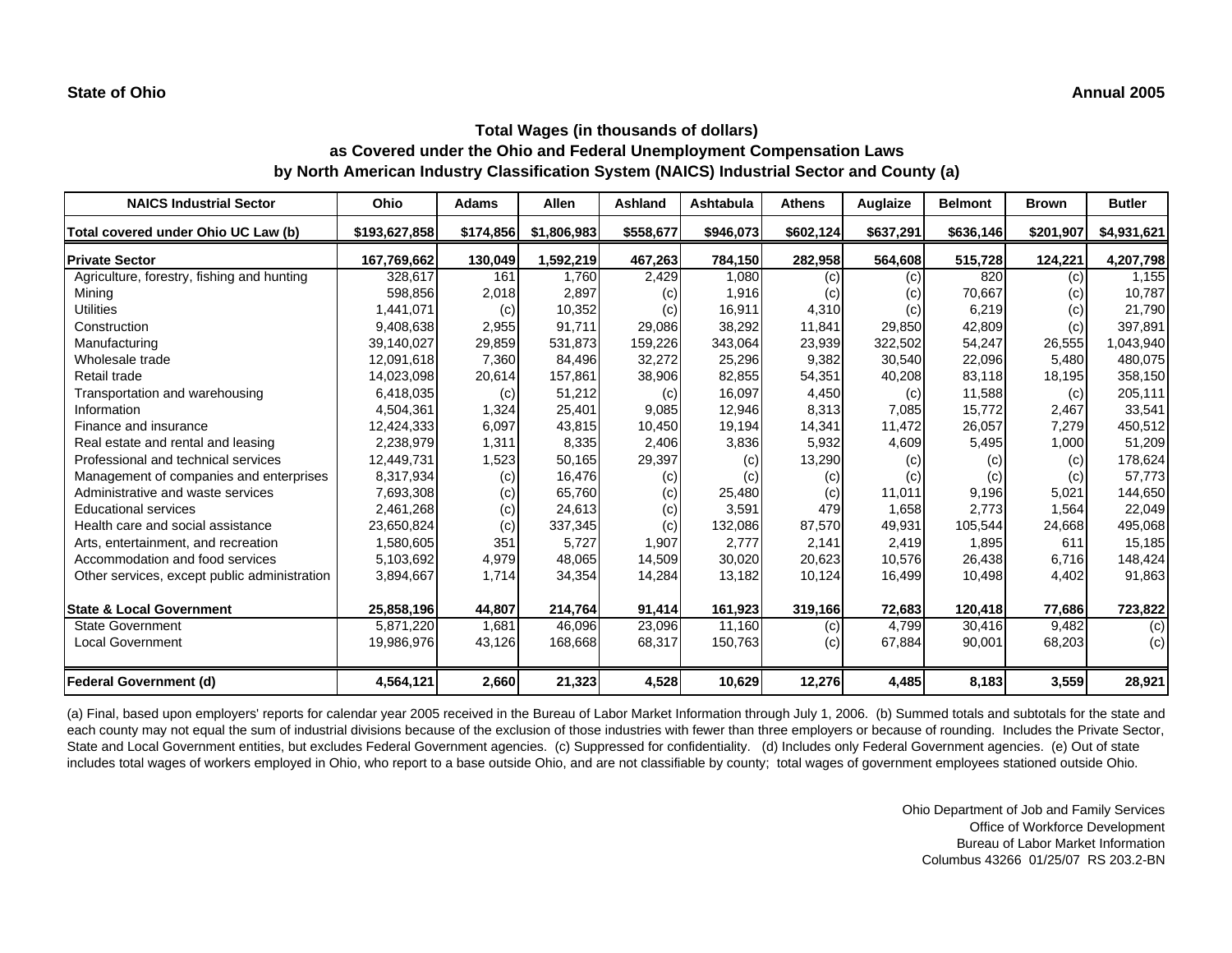| <b>NAICS Industrial Sector</b>               | Carroll   | Champaign | <b>Clark</b> | <b>Clermont</b> | <b>Clinton</b> | Columbiana | Coshocton | Crawford | Cuyahoga               | <b>Darke</b> |
|----------------------------------------------|-----------|-----------|--------------|-----------------|----------------|------------|-----------|----------|------------------------|--------------|
| Total covered under Ohio UC Law (b)          | \$141,661 | \$344,511 | \$1,543,764  | \$1,871,031     | \$876,841      | \$873,092  | \$398,142 |          | \$459,558 \$30,636,475 | \$521,867    |
| <b>Private Sector</b>                        | 114,062   | 279,947   | 1,308,924    | 1,612,430       | 772,994        | 732,276    | 351,903   | 395,496  | 27,065,844             | 453,966      |
| Agriculture, forestry, fishing and hunting   | 456       | (c)       | 14,203       | (c)             | (c)            | 2,616      | 1,984     | (c)      | 6,895                  | (c)          |
| Mining                                       | 318       | (c)       | 2,168        | (c)             | (c)            | 7,541      | 8,145     | (c)      | 15,417                 | (c)          |
| <b>Utilities</b>                             | (c)       | (c)       | 8,557        | 42,304          | (c)            | 6,268      | 29,809    | (c)      | 109,394                | (c)          |
| Construction                                 | 6,963     | 8,627     | 57,416       | 117,503         | 10,320         | 37,437     | 8,189     | 16,017   | 1,142,234              | 33,766       |
| Manufacturing                                | 45,686    | 159,738   | 355,823      | 386,080         | 187,757        | 226,751    | 173,190   | 198,567  | 4,451,640              | 160,885      |
| Wholesale trade                              | (c)       | 8,920     | 64,163       | 134,459         | 22,607         | 40,874     | 5,080     | 17,504   | 2,301,149              | (c)          |
| Retail trade                                 | 15,379    | 22,644    | 132,698      | 198,815         | 36,917         | 80,297     | 23,213    | 27,460   | 1,710,785              | 41,012       |
| Transportation and warehousing               | 7,312     | (c)       | 82,269       | 23,042          | (c)            | 51,291     | 10,231    | (c)      | 897,602                | 34,774       |
| Information                                  | 2,438     | 3,578     | 6,518        | 82,153          | 8,633          | 5,117      | 3,098     | 2,432    | 893,997                | 3,257        |
| Finance and insurance                        | 2,862     | 9,054     | 64,052       | 174,333         | 24,647         | 32,189     | 7,392     | 23,532   | 3,382,726              | 21,261       |
| Real estate and rental and leasing           | 593       | 2,040     | 13,333       | 22,652          | 4,804          | 4,718      | 1,255     | 1,601    | 517,464                | 4,264        |
| Professional and technical services          | (c)       | (c)       | 32,812       | 97,004          | 7,238          | 19,992     | 3,915     | 15,248   | 2,659,018              | (c)          |
| Management of companies and enterprises      | (c)       | (c)       | 44,885       | 10,391          | 10,704         | 5,256      | (c)       | (c)      | 1,105,384              | (c)          |
| Administrative and waste services            | 2,185     | 3,386     | 22,837       | 56,302          | 12,141         | 30,976     | 10,798    | (c)      | 1,269,622              | 13,304       |
| <b>Educational services</b>                  | (c)       | (c)       | 27,213       | 8,119           | (c)            | 2,875      | (c)       | (c)      | 664,340                | 661          |
| Health care and social assistance            | (c)       | (c)       | 270,077      | 146,052         | (c)            | 133,376    | 48,473    | (c)      | 4,142,559              | 52,687       |
| Arts, entertainment, and recreation          | 793       | 1,364     | 6,875        | 11,304          | 908            | 2,736      | 2,707     | 933      | 469,902                | 2,037        |
| Accommodation and food services              | 4,709     | 9,772     | 52,193       | 58,425          | 11,615         | 23,866     | 6,784     | 9,671    | 721,595                | 9,861        |
| Other services, except public administration | 3,449     | 4,366     | 50,830       | 42,320          | 7,425          | 18,099     | 5,962     | 6,276    | 604,121                | 10,004       |
| <b>State &amp; Local Government</b>          | 27,598    | 64,565    | 234,840      | 258,601         | 103,846        | 140,816    | 46,239    | 64,062   | 3,570,631              | 67,900       |
| <b>State Government</b>                      | 1,271     | 2,398     | 13.179       | 20,461          | 5,940          | 12,906     | 1,920     | 5.018    | 261,220                | 1.751        |
| <b>Local Government</b>                      | 26,328    | 62,167    | 221,661      | 238,141         | 97,906         | 127,911    | 44,319    | 59,044   | 3,309,411              | 66,150       |
| <b>Federal Government (d)</b>                | 1,815     | 3,009     | 31,799       | 15,164          | 9,020          | 29,460     | 4,340     | 3,252    | 1,048,335              | 4,840        |

(a) Final, based upon employers' reports for calendar year 2005 received in the Bureau of Labor Market Information through July 1, 2006. (b) Summed totals and subtotals for the state and each county may not equal the sum of industrial divisions because of the exclusion of those industries with fewer than three employers or because of rounding. Includes the Private Sector, State and Local Government entities, but excludes Federal Government agencies. (c) Suppressed for confidentiality. (d) Includes only Federal Government agencies. (e) Out of state includes total wages of workers employed in Ohio, who report to a base outside Ohio, and are not classifiable by county; total wages of government employees stationed outside Ohio.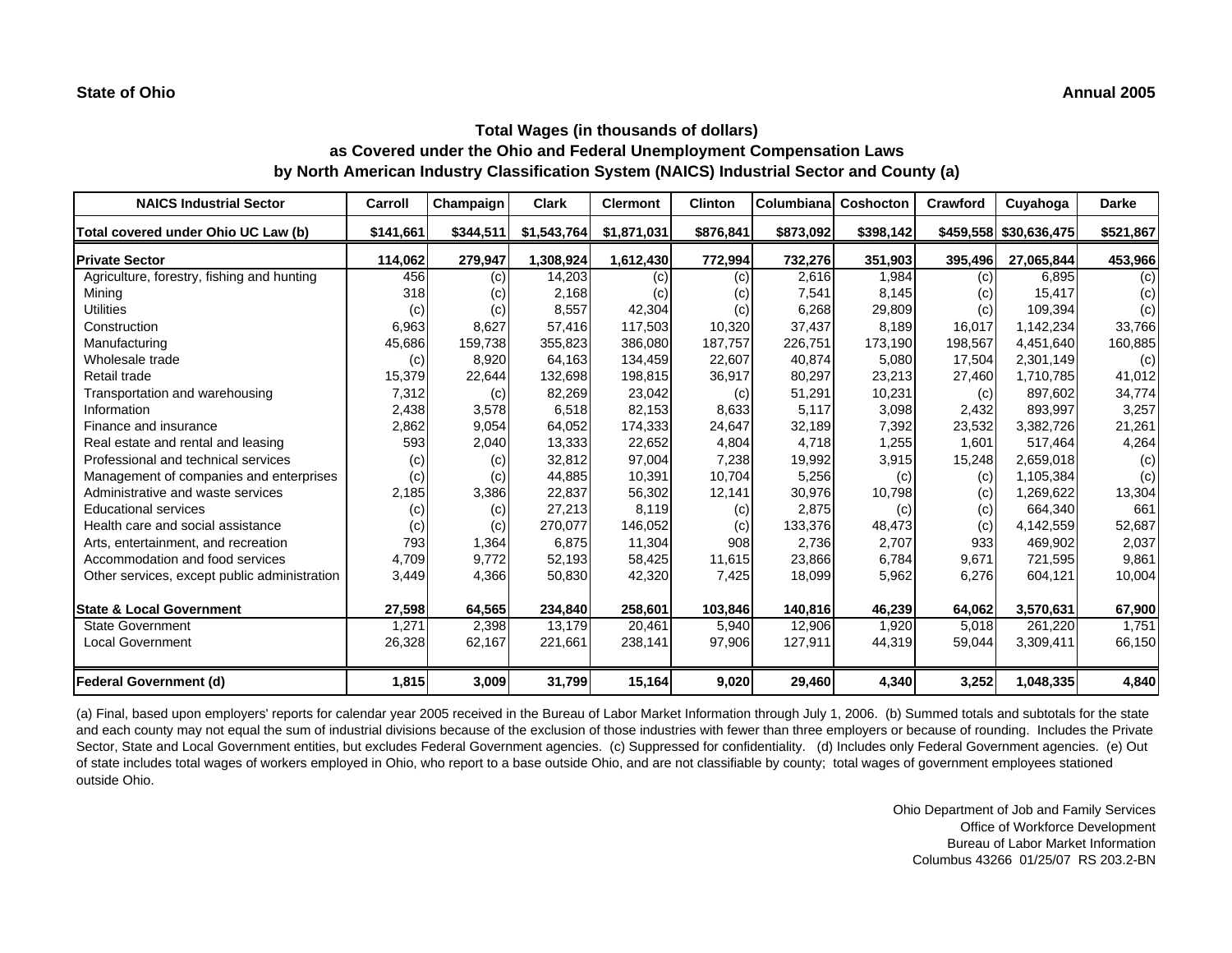| <b>NAICS Industrial Sector</b>               | <b>Defiance</b> | <b>Delaware</b> | Erie        | <b>Fairfield</b> | <b>Fayette</b> | <b>Franklin</b>        | <b>Fulton</b> | Gallia    | Geauga      | Greene      |
|----------------------------------------------|-----------------|-----------------|-------------|------------------|----------------|------------------------|---------------|-----------|-------------|-------------|
| Total covered under Ohio UC Law (b)          | \$606,265       | \$2,509,292     | \$1,260,709 | \$1,079,566      |                | \$299,190 \$27,140,871 | \$668,120     | \$391,793 | \$1,163,298 | \$1,758,159 |
| <b>Private Sector</b>                        | 542,830         | 2,237,958       | 1,062,884   | 793,550          | 248,614        | 22,923,218             | 593,920       | 326,319   | 1,029,614   | 1,398,312   |
| Agriculture, forestry, fishing and hunting   | 750             | 6,254           | (c)         | 1,573            | (c)            | 9,739                  | (c)           | (c)       | 6,902       | (c)         |
| Mining                                       | (C)             | 5,013           | (c)         | 1,151            | (c)            | 9,667                  | (c)           | (c)       | 6,973       | (c)         |
| <b>Utilities</b>                             | 1,397           | 6,564           | (c)         | 9,986            | (c)            | 181,948                | (c)           | 52,916    | (c)         | (c)         |
| Construction                                 | 16,046          | 137,292         | 46,665      | 75,824           | 10,490         | 1,267,663              | 38,456        | 22,402    | 94,116      | 69,693      |
| Manufacturing                                | 300,601         | 266,523         | 390,894     | 193,410          | 95,893         | 2,159,826              | 357,120       | 27,508    | 399,090     | 177,817     |
| Wholesale trade                              | 19,203          | 124,731         | 71,929      | 30,196           | (c)            | 1,563,569              | 30,356        | 5,457     | 76,938      | 63,734      |
| Retail trade                                 | 48,437          | 218,257         | 99,746      | 100,105          | 32,550         | 2,216,107              | 35,998        | 31,390    | 83,141      | 178,201     |
| Transportation and warehousing               | 11,567          | 111,007         | (c)         | 15,189           | (c)            | 1,293,850              | (c)           | 10,627    | 19,020      | (c)         |
| Information                                  | 9,024           | 19,737          | 12,966      | 9,047            | 1,998          | 985,632                | 5,099         | 2,885     | 7,007       | 57,878      |
| Finance and insurance                        | 25,789          | 329,768         | 26,362      | 29,973           | 11,801         | 2,749,487              | 15,380        | 14,003    | 35,210      | 79,828      |
| Real estate and rental and leasing           | 1,762           | 32,005          | 6,547       | 11,063           | 3,015          | 452,121                | 2,958         | 1,560     | (c)         | 9,549       |
| Professional and technical services          | 8,517           | 502,552         | 30,574      | 37,714           | 2,921          | 2,360,487              | 7,501         | (c)       | 45,018      | 361,555     |
| Management of companies and enterprises      | 4,621           | 58,486          | 3,153       | 4,791            | (c)            | 1,479,142              | 3,370         | (c)       | 15,867      | 8,637       |
| Administrative and waste services            | 8,156           | 55,064          | 23,082      | 73,927           | 3,561          | 1,404,411              | 11,628        | 6,349     | 53,056      | 55,409      |
| <b>Educational services</b>                  | (c)             | 41,497          | 4,105       | 5,207            | (c)            | 280,897                | (c)           | (c)       | 16,420      | 54,646      |
| Health care and social assistance            | (c)             | 149,085         | 153,477     | 113,420          | (c)            | 2,854,296              | (c)           | (c)       | 103,772     | 157,165     |
| Arts, entertainment, and recreation          | 1,457           | 41,892          | 65,901      | 6,728            | 1,027          | 160,407                | 3,859         | 446       | 10,469      | 9,841       |
| Accommodation and food services              | 11,269          | 90,573          | 61,727      | 44,756           | 10,936         | 829,649                | 8,953         | 8,928     | 25,368      | 63,778      |
| Other services, except public administration | 10,325          | 41,658          | 17,525      | 29,490           | 4,112          | 664,321                | 7,330         | 8,550     | 24,818      | 23,542      |
| <b>State &amp; Local Government</b>          | 63,435          | 271,334         | 197,826     | 286,016          | 50,576         | 4,217,653              | 74,200        | 65,475    | 133,685     | 359,847     |
| <b>State Government</b>                      | 4,951           | 57,519          | 42.171      | 31.281           | 1,961          | 2,052,793              | 7,249         | (c)       | 7,847       | (c)         |
| <b>Local Government</b>                      | 58,484          | 213,815         | 155,654     | 254,734          | 48,615         | 2,164,860              | 66,951        | (c)       | 125,838     | (c)         |
| <b>Federal Government (d)</b>                | 4,874           | 11,313          | 11,637      | 11,876           | 2,484          | 682,308                | 4,155         | 3,634     | 5,584       | 809,581     |

(a) Final, based upon employers' reports for calendar year 2005 received in the Bureau of Labor Market Information through July 1, 2006. (b) Summed totals and subtotals for the state and each county may not equal the sum of industrial divisions because of the exclusion of those industries with fewer than three employers or because of rounding. Includes the Private Sector, State and Local Government entities, but excludes Federal Government agencies. (c) Suppressed for confidentiality. (d) Includes only Federal Government agencies. (e) Out of state includes total wages of workers employed in Ohio, who report to a base outside Ohio, and are not classifiable by county; total wages of government employees stationed outside Ohio.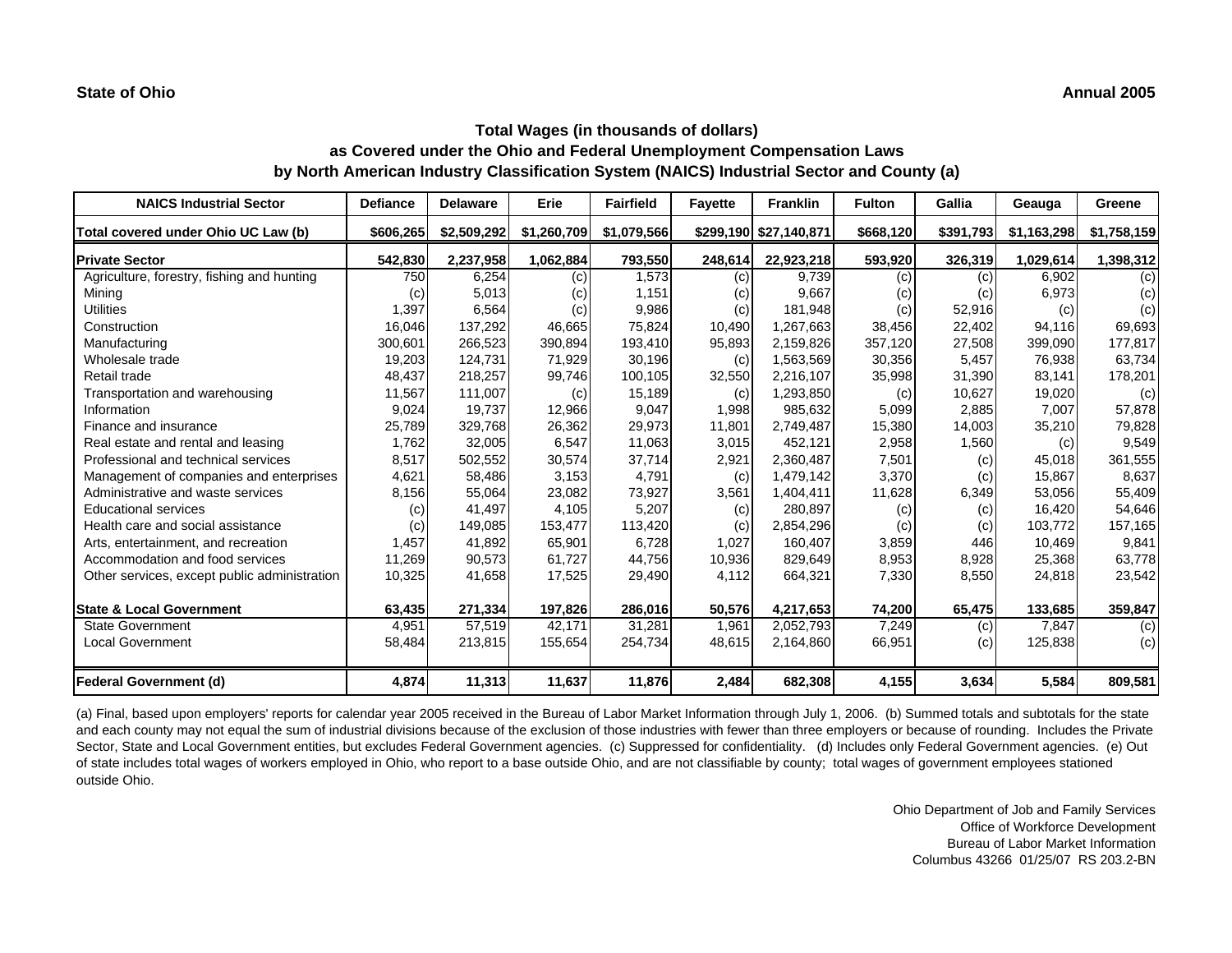| <b>NAICS Industrial Sector</b>               | <b>Guernsey</b> | <b>Hamilton</b>        | <b>Hancock</b> | <b>Hardin</b> | <b>Harrison</b> | Henry     | Highland  | <b>Hocking</b> | <b>Holmes</b> | <b>Huron</b> |
|----------------------------------------------|-----------------|------------------------|----------------|---------------|-----------------|-----------|-----------|----------------|---------------|--------------|
| Total covered under Ohio UC Law (b)          |                 | \$419,567 \$23,294,073 | \$1,481,202    | \$249,100     | \$104,334       | \$368,103 | \$329,826 | \$180,411      | \$476,141     | \$763,778    |
| <b>Private Sector</b>                        | 332,402         | 21,260,208             | 1,365,966      | 203,778       | 83,447          | 304,744   | 250,275   | 121,661        | 425,474       | 675,410      |
| Agriculture, forestry, fishing and hunting   | 557             | 3.484                  | 1,750          | 1,382         | 922             | (c)       | 431       | 595            | 4,509         | (c)          |
| Mining                                       | 5,732           | 5,609                  | (c)            | (c)           | 21,999          | (c)       | 4.016     | 4,261          | 5,025         | (c)          |
| <b>Utilities</b>                             | 2,617           | 97,314                 | 7,117          | 3,100         | (c)             | (c)       | 3,655     | (c)            | (c)           | (c)          |
| Construction                                 | 17,122          | 1,124,928              | (c)            | 3,881         | 2,502           | 22,346    | 10,212    | 9,258          | 48,016        | 73,337       |
| Manufacturing                                | 108,436         | 3,409,751              | 522,246        | 89,850        | 22,177          | 162,443   | 100,798   | 41,057         | 191,147       | 315,487      |
| Wholesale trade                              | 11,300          | 1,751,353              | 52,840         | 10,769        | 5,375           | (c)       | 5,456     | 4,482          | 14,500        | (c)          |
| Retail trade                                 | 38,036          | 1,249,011              | 129,401        | 18,382        | 4,653           | 23,424    | 32,448    | 19,154         | 40,621        | 46,647       |
| Transportation and warehousing               | 16,410          | 493.629                | 66,865         | 3,593         | (c)             | 20,631    | 7,567     | (c)            | (c)           | 33,336       |
| Information                                  | 4,197           | 621,837                | 14,859         | 2,254         | 767             | 4,305     | 13,318    | 1,521          | 2,126         | 9,392        |
| Finance and insurance                        | 9,215           | 1,507,275              | 32,351         | 6,129         | 1,226           | 10,000    | 22,114    | 5,674          | 11,630        | 16,522       |
| Real estate and rental and leasing           | 2,315           | 311,768                | 12,315         | 1,275         | 1,186           | 1,663     | 1,635     | 1,489          | 1,161         | 3,654        |
| Professional and technical services          | (c)             | 2,098,186              | 35,809         | 2,307         | 1,297           | (c)       | 3,507     | 1,818          | 9,316         | 19,226       |
| Management of companies and enterprises      | (c)             | 2,725,442              | 21,254         | (c)           | (c)             | (c)       | (c)       | (c)            | 2,545         | (c)          |
| Administrative and waste services            | 11,629          | 1,168,308              | 60,923         | 1,256         | (c)             | 3,612     | 3,754     | 2,097          | 22,198        | 8,098        |
| <b>Educational services</b>                  | 709             | 289,341                | 28,375         | (c)           | (c)             | 580       | (c)       | 916            | (c)           | (c)          |
| Health care and social assistance            | 67,356          | 3,067,428              | 134,492        | (c)           | (c)             | 29,197    | 26,128    | 13,815         | (c)           | (c)          |
| Arts, entertainment, and recreation          | 852             | 308.198                | 3,604          | 590           | 732             | 293       | 306       | 1,334          | 990           | 1,929        |
| Accommodation and food services              | 16,327          | 542,013                | 38,526         | 7,128         | 1,329           | 5,249     | 10,812    | 7,766          | 11,683        | 16,491       |
| Other services, except public administration | 5,165           | 485,333                | 23,466         | 3,475         | 1,096           | 5,778     | 4,118     | 3,311          | 5,717         | 11,135       |
| <b>State &amp; Local Government</b>          | 87,165          | 2,033,865              | 115,236        | 45,322        | 20,887          | 63,359    | 79,551    | 58,749         | 50,667        | 88,368       |
| <b>State Government</b>                      | 33,075          | (c)                    | 9,830          | 1,400         | 1,259           | 1,980     | 4,452     | 17,341         | 1,516         | 3,807        |
| <b>Local Government</b>                      | 54,090          | (c)                    | 105,406        | 43,921        | 19,628          | 61,379    | 75,099    | 41,409         | 49,151        | 84,561       |
| Federal Government (d)                       | 4,857           | 591,137                | 8,283          | 3,270         | 2,312           | 4,712     | 5,033     | 1,885          | 2,890         | 5,620        |

(a) Final, based upon employers' reports for calendar year 2005 received in the Bureau of Labor Market Information through July 1, 2006. (b) Summed totals and subtotals for the state and each county may not equal the sum of industrial divisions because of the exclusion of those industries with fewer than three employers or because of rounding. Includes the Private Sector, State and Local Government entities, but excludes Federal Government agencies. (c) Suppressed for confidentiality. (d) Includes only Federal Government agencies. (e) Out of state includes total wages of workers employed in Ohio, who report to a base outside Ohio, and are not classifiable by county; total wages of government employees stationed outside Ohio.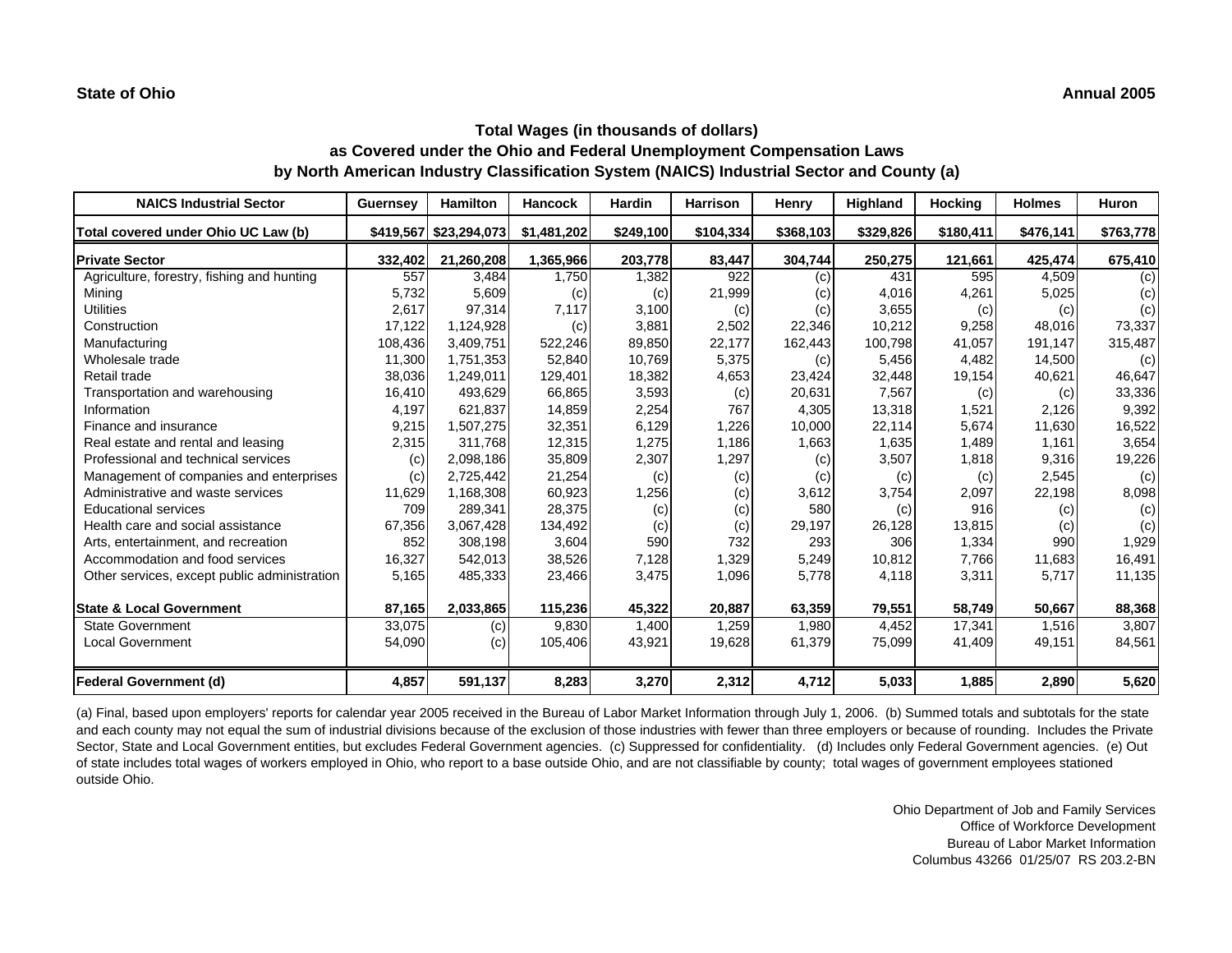| <b>NAICS Industrial Sector</b>               | Jackson   | <b>Jefferson</b> | Knox      | Lake        | <b>Lawrence</b> | Licking     | Logan     | Lorain      | Lucas       | <b>Madison</b> |
|----------------------------------------------|-----------|------------------|-----------|-------------|-----------------|-------------|-----------|-------------|-------------|----------------|
| Total covered under Ohio UC Law (b)          | \$316,460 | \$751,940        | \$596,904 | \$3,407,295 | \$302,489       | \$1,737,589 | \$720,422 | \$3,449,712 | \$8,174,973 | \$448,182      |
| <b>Private Sector</b>                        | 266,880   | 647,485          | 504,712   | 2,968,739   | 213,895         | 1,468,497   | 646,641   | 2,908,897   | 7,030,223   | 332,110        |
| Agriculture, forestry, fishing and hunting   | 1,730     | (c)              | 1,403     | 23,613      | (c)             | 13,235      | 1,302     | (c)         | (c)         | (c)            |
| Mining                                       | 8,016     | (c)              | 4,163     | 11,740      | (c)             | 3,143       | 1,700     | (c)         | (c)         | (c)            |
| <b>Utilities</b>                             | (c)       | 63,277           | 2,350     | 54,788      | 4,777           | 12,084      | 1,653     | 24,099      | 53,395      | (c)            |
| Construction                                 | 14,113    | 46,264           | 32,164    | 175,204     | 23,709          | 112,606     | 21,774    | 209,356     | 484,736     | 18,146         |
| Manufacturing                                | 132,609   | 157,388          | 214,885   | 1,025,087   | 21,969          | 355,664     | 350,049   | 1,147,644   | 1,549,779   | 127,021        |
| Wholesale trade                              | 6,328     | 22,855           | 12,085    | 219,940     | 5,655           | 48,460      | 14,903    | 119,567     | 414,234     | (c)            |
| Retail trade                                 | 28,512    | 64,255           | 44,664    | 340,670     | 41,687          | 188,223     | 38,391    | 281,832     | 578,499     | 41,905         |
| Transportation and warehousing               | (c)       | 13,917           | 4,341     | 32,224      | 27,005          | 69,748      | 55,713    | 67,173      | 272,594     | 30,222         |
| Information                                  | 2,821     | 20,566           | 12,565    | 27,848      | 4,011           | 22,215      | 3,182     | 45,584      | 142,667     | 1,813          |
| Finance and insurance                        | 13,941    | 12,584           | 12,625    | 93,035      | 9,725           | 99,311      | 10,979    | 78,365      | 354,463     | 5,933          |
| Real estate and rental and leasing           | 1,324     | 5,715            | 2,951     | 29,958      | 1,014           | 32,826      | 4,540     | 22,404      | 89,965      | 1,959          |
| Professional and technical services          | (c)       | 13,575           | 8,987     | 169,051     | 5,980           | 80,307      | (c)       | 97,670      | 419,740     | 23,838         |
| Management of companies and enterprises      | (c)       | 545              | 2,768     | 85,417      | 2,384           | 64,129      | (c)       | 23,889      | 299,295     | 969            |
| Administrative and waste services            | 5,847     | 39,422           | 9,504     | 109,206     | 10,147          | 50,190      | 38,566    | 109,886     | 363,590     | 14,118         |
| <b>Educational services</b>                  | 435       | 15,638           | 44,733    | 31,311      | 572             | 46,093      | (c)       | 75,376      | 88,961      | (c)            |
| Health care and social assistance            | 27,399    | 132,176          | 66,688    | 342,311     | 37,340          | 176,197     | 52,488    | 419,748     | 1,459,649   | 30,470         |
| Arts, entertainment, and recreation          | (c)       | 4,460            | 2,105     | 19,720      | 548             | 9,094       | 1,864     | 18,404      | 54,751      | 397            |
| Accommodation and food services              | 9,116     | 17,510           | 15,278    | 100,720     | 10,907          | 52,928      | 13,713    | 84,544      | 214,498     | 11,942         |
| Other services, except public administration | 4,042     | 12,109           | 10,452    | 76,895      | 6,196           | 32,045      | 11,365    | 63,808      | 175,526     | 3,073          |
| <b>State &amp; Local Government</b>          | 49,579    | 104,454          | 92,192    | 438,556     | 88,593          | 269,091     | 73,781    | 540,815     | 1,144,750   | 116,072        |
| <b>State Government</b>                      | 8,040     | 4,398            | (c)       | 5,960       | 9,654           | 40,660      | 3,062     | 56,159      | 356,934     | 59,738         |
| <b>Local Government</b>                      | 41,539    | 100,057          | (c)       | 432,595     | 78,939          | 228,431     | 70,719    | 484,656     | 787,816     | 56,333         |
| <b>Federal Government (d)</b>                | 3,077     | 10,438           | 4,681     | 24,068      | 6,191           | 26,129      | 6,387     | 109,240     | 109,007     | 3,747          |

(a) Final, based upon employers' reports for calendar year 2005 received in the Bureau of Labor Market Information through July 1, 2006. (b) Summed totals and subtotals for the state and each county may not equal the sum of industrial divisions because of the exclusion of those industries with fewer than three employers or because of rounding. Includes the Private Sector, State and Local Government entities, but excludes Federal Government agencies. (c) Suppressed for confidentiality. (d) Includes only Federal Government agencies. (e) Out of state includes total wages of workers employed in Ohio, who report to a base outside Ohio, and are not classifiable by county; total wages of government employees stationed outside Ohio.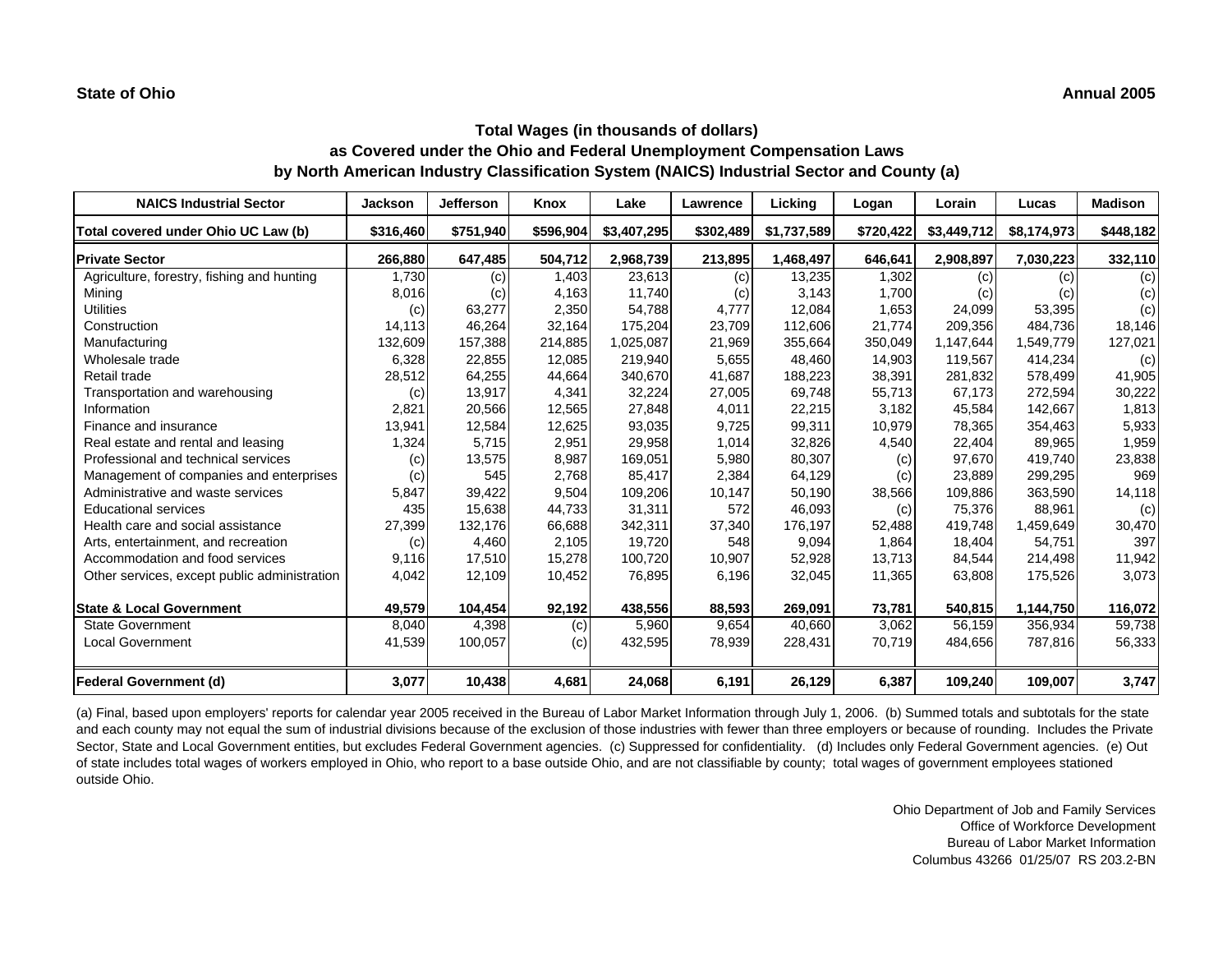| <b>NAICS Industrial Sector</b>               | <b>Mahoning</b> | <b>Marion</b> | <b>Medina</b> | <b>Meigs</b> | <b>Mercer</b> | Miami             | <b>Monroe</b> | Montgomery            | Morgan   | <b>Morrow</b> |
|----------------------------------------------|-----------------|---------------|---------------|--------------|---------------|-------------------|---------------|-----------------------|----------|---------------|
| Total covered under Ohio UC Law (b)          | \$3,155,686     | \$859,819     | \$1,977,642   | \$78,892     | \$485,635     | \$1,333,039       |               | \$95,700 \$10,550,128 | \$83,256 | \$159,360     |
| <b>Private Sector</b>                        | 2,673,019       | 657,526       | 1,735,167     | 51,831       | 403,176       | 1,159,831         | 74,177        | 9,378,352             | 63,979   | 110,684       |
| Agriculture, forestry, fishing and hunting   | 3,426           | (c)           | 4,090         | (c)          | (c)           | (c)               | 203           | (c)                   | (c)      | (c)           |
| Mining                                       | 12,964          | (c)           | 2,636         | (c)          | (c)           | 3,321             | 870           | (c)                   | (c)      | (c)           |
| <b>Utilities</b>                             | 27,381          | (c)           | (c)           | 1,192        | (c)           | (c)               | (c)           | 64,564                | (c)      | (c)           |
| Construction                                 | 215,245         | 27,882        | 155,170       | 7,124        | 31,033        | 67,903            | 4,732         | 424,732               | 4,730    | 11,267        |
| Manufacturing                                | 389,871         | 269,310       | 411,342       | 3,479        | 172,724       | 454,769           | 28,063        | 2,167,880             | 14,019   | 48,261        |
| Wholesale trade                              | 185,085         | (c)           | 141,718       | 1,467        | (c)           | 83,638            | (c)           | 470,246               | 2,935    | 2,846         |
| Retail trade                                 | 315,586         | 59,501        | 176,992       | 9,983        | 40,807        | 129,815           | 5,040         | 629,327               | 5,419    | 13,712        |
| Transportation and warehousing               | 116,540         | 20,486        | (c)           | 1,155        | 35,053        | (c)               | 3,686         | 359,760               | (c)      | (c)           |
| Information                                  | 77,498          | 46,165        | 21,084        | (c)          | 4,464         | 11,163            | (c)           | 510,721               | (c)      | 762           |
| Finance and insurance                        | 133,427         | 16,534        | 47,017        | 3,615        | 20,249        | 42,263            | 13,684        | 515,416               | 2,458    | 2,612         |
| Real estate and rental and leasing           | 36,568          | 14,666        | 14,056        | 119          | 2,784         | 9,979             | 86            | 111,118               | 47       | 640           |
| Professional and technical services          | 117,146         | 18,260        | 89,776        | 1,322        | 8,797         | $\left( c\right)$ | 668           | 737,713               | 771      | 1,715         |
| Management of companies and enterprises      | 36,772          | 5,060         | 187,077       | (c)          | 1,187         | (c)               | (c)           | 523,083               | (c)      | (c)           |
| Administrative and waste services            | 154,179         | 19,557        | 93,579        | (c)          | 5,699         | 45,365            | 6,303         | 443,289               | (c)      | 1,192         |
| <b>Educational services</b>                  | 29,516          | 1,527         | 6,544         | (c)          | 743           | 3,655             | 596           | 198,377               | (c)      | (c)           |
| Health care and social assistance            | 631,672         | 94,175        | 178,289       | (c)          | 24,435        | 139,865           | 3,126         | 1,660,510             | 6,289    | (c)           |
| Arts, entertainment, and recreation          | 9,535           | 2,097         | 14,549        | 98           | 2,005         | 3,979             | 213           | 43,585                | 47       | 778           |
| Accommodation and food services              | 101,096         | 18,547        | 48,631        | 3,077        | 9,990         | 36,747            | 1,223         | 274,313               | 1,229    | 3,690         |
| Other services, except public administration | 79,513          | 13,696        | 32,054        | 981          | 12,247        | 22,664            | 1,328         | 235,015               | 2,506    | 1,705         |
| <b>State &amp; Local Government</b>          | 482,667         | 202,293       | 242,475       | 27,061       | 82,459        | 173,208           | 21,523        | 1,171,776             | 19,278   | 48,676        |
| <b>State Government</b>                      | 131,753         | 59,479        | 7,309         | 1,530        | 7,271         | 5,784             | 1,299         | 88,772                | 2,161    | 3,634         |
| Local Government                             | 350,914         | 142,814       | 235,166       | 25,531       | 75,188        | 167,425           | 20,225        | 1,083,004             | 17,116   | 45,042        |
| <b>Federal Government (d)</b>                | 71,376          | 7,068         | 18,255        | 3,038        | 4,152         | 9,889             | 1,936         | 272,118               | 1,529    | 2,116         |

(a) Final, based upon employers' reports for calendar year 2005 received in the Bureau of Labor Market Information through July 1, 2006. (b) Summed totals and subtotals for the state and each county may not equal the sum of industrial divisions because of the exclusion of those industries with fewer than three employers or because of rounding. Includes the Private Sector, State and Local Government entities, but excludes Federal Government agencies. (c) Suppressed for confidentiality. (d) Includes only Federal Government agencies. (e) Out of state includes total wages of workers employed in Ohio, who report to a base outside Ohio, and are not classifiable by county; total wages of government employees stationed outside Ohio.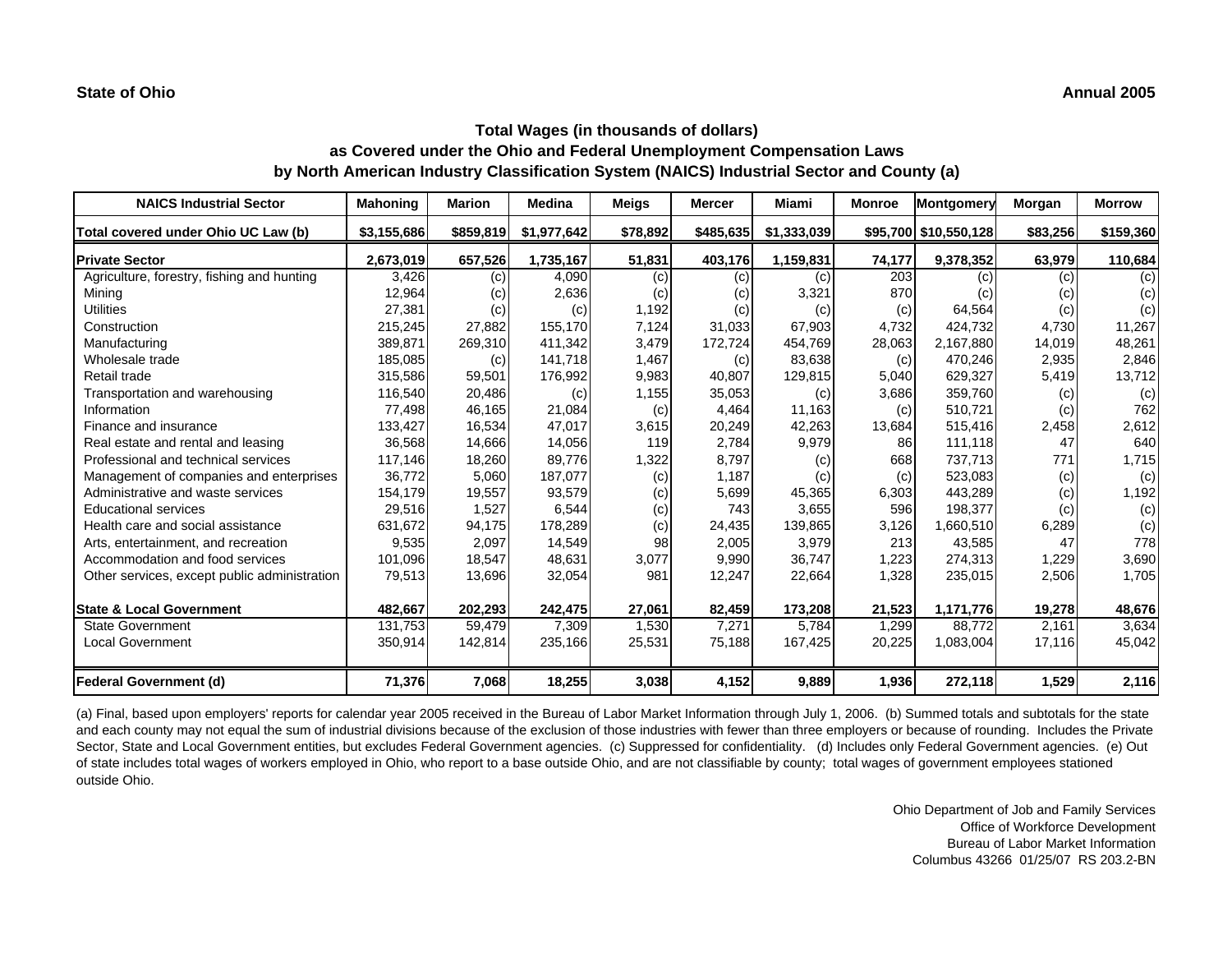| <b>NAICS Industrial Sector</b>               | <b>Muskingum</b> | <b>Noble</b> | <b>Ottawa</b> | <b>Paulding</b> | Perry     | Pickaway  | <b>Pike</b> | Portage     | Preble    | Putnam    |
|----------------------------------------------|------------------|--------------|---------------|-----------------|-----------|-----------|-------------|-------------|-----------|-----------|
| Total covered under Ohio UC Law (b)          | \$1,001,053      | \$88,970     | \$465,967     | \$147,136       | \$179,054 | \$473,199 | \$317,800   | \$1,794,417 | \$331,662 | \$297,690 |
| <b>Private Sector</b>                        | 840,873          | 53,646       | 394,211       | 110,327         | 131,816   | 318,871   | 265,168     | 1,311,545   | 273,910   | 248,460   |
| Agriculture, forestry, fishing and hunting   | 454              | (c)          | 2,887         | (c)             | 361       | (c)       | (c)         | 3,202       | (c)       | (c)       |
| Minina                                       | 12,854           | (c)          | (c)           | (c)             | 9,101     | (c)       | (c)         | 16,900      | (c)       | (c)       |
| <b>Utilities</b>                             | 12,077           | 381          | (c)           | (c)             | 2,004     | (c)       | (c)         | 234         | (c)       | (c)       |
| Construction                                 | 41,357           | 2,298        | 17,321        | 3,871           | 30,003    | 26,436    | 21,629      | 83,646      | 13,255    | 31,309    |
| Manufacturing                                | 199,456          | 20,701       | 110,476       | 50,490          | 37,800    | 126,174   | 156,010     | 537,512     | 151,322   | 118,387   |
| Wholesale trade                              | 44.589           | 2,163        | (c)           | 5,667           | 2.429     | 16,062    | (c)         | 116.809     | 13,279    | 8,553     |
| Retail trade                                 | 128,323          | 5,598        | 38,749        | 8,324           | 11,367    | 34,411    | 18,242      | 132,619     | 26,118    | 21,477    |
| Transportation and warehousing               | 19,307           | 1,666        | 11,748        | (c)             | 1,120     | (c)       | 2,897       | 44,086      | (c)       | 8,605     |
| Information                                  | 10,833           | 355          | 3,251         | 604             | 1,583     | 3,051     | 1,458       | 14,576      | 1,874     | 2,392     |
| Finance and insurance                        | 34,677           | (c)          | 12,609        | 2,486           | 5,189     | 10,926    | 5,522       | 26,139      | 7,286     | 11,231    |
| Real estate and rental and leasing           | 7,038            | (c)          | 3,681         | 395             | 526       | 2,308     | 1,391       | 11,193      | 1,332     | 688       |
| Professional and technical services          | 17,324           | 866          | 5,259         | 4,019           | 3,852     | 8,087     | 6,924       | 58,471      | (c)       | 4,221     |
| Management of companies and enterprises      | 5,775            | (c)          | (c)           | (c)             | (c)       | 5,857     | (c)         | 20,989      | (c)       | (c)       |
| Administrative and waste services            | 19,178           | 441          | (c)           | 555             | (c)       | 8,804     | 5,351       | 33,892      | 6,168     | 4,408     |
| <b>Educational services</b>                  | 16,976           | (c)          | (c)           | (c)             | (c)       | 103       | 357         | 16,927      | (c)       | 1,821     |
| Health care and social assistance            | 206,191          | 8,974        | (c)           | (c)             | (c)       | 50,008    | 25,991      | 89,696      | (c)       | 21,077    |
| Arts, entertainment, and recreation          | 4,698            | (c)          | 13,159        | (c)             | 354       | 2,868     | 247         | 20,365      | 979       | 1,279     |
| Accommodation and food services              | 35,069           | (c)          | 24,739        | (c)             | 3,583     | 10,022    | 6,224       | 49,141      | 7,883     | 5,279     |
| Other services, except public administration | 24,696           | 534          | 9,518         | 2,655           | 2,396     | 5,103     | 2,609       | 35,148      | 4,978     | 4,354     |
| <b>State &amp; Local Government</b>          | 160,181          | 35,324       | 71,756        | 36,809          | 47,238    | 154,328   | 52,632      | 482,872     | 57,752    | 49,230    |
| <b>State Government</b>                      | 14,320           | (c)          | 8,470         | 1,113           | 1,839     | 67,093    | 2,698       | 207,833     | 5,850     | 2,164     |
| <b>Local Government</b>                      | 145,861          | (c)          | 63,285        | 35,696          | 45,399    | 87,235    | 49,934      | 275,039     | 51,902    | 47,066    |
| Federal Government (d)                       | 13,484           | 918          | 7,175         | 1,838           | 2,605     | 3,786     | 3,100       | 13,113      | 3,453     | 2,993     |

(a) Final, based upon employers' reports for calendar year 2005 received in the Bureau of Labor Market Information through July 1, 2006. (b) Summed totals and subtotals for the state and each county may not equal the sum of industrial divisions because of the exclusion of those industries with fewer than three employers or because of rounding. Includes the Private Sector, State and Local Government entities, but excludes Federal Government agencies. (c) Suppressed for confidentiality. (d) Includes only Federal Government agencies. (e) Out of state includes total wages of workers employed in Ohio, who report to a base outside Ohio, and are not classifiable by county; total wages of government employees stationed outside Ohio.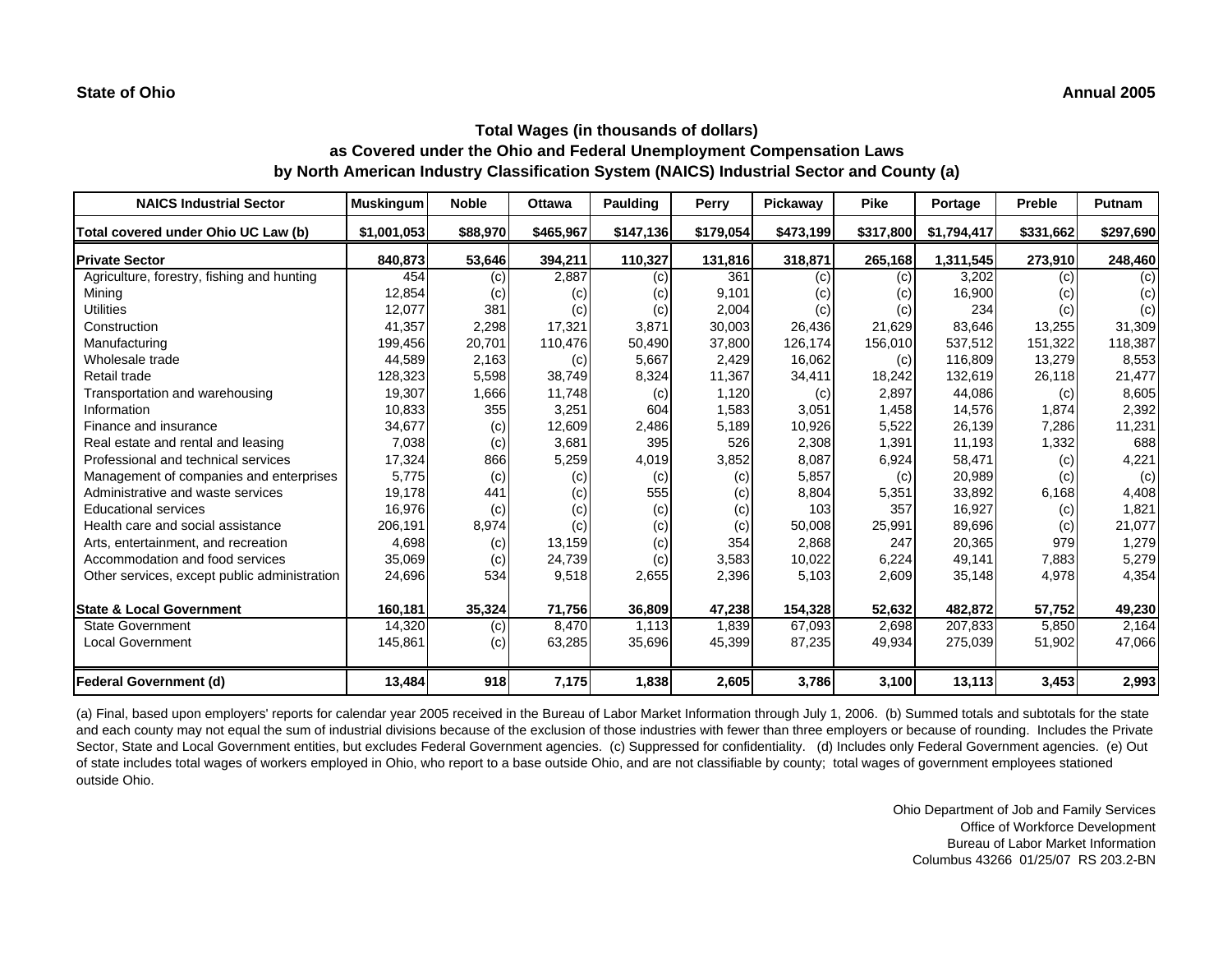| <b>NAICS Industrial Sector</b>               | <b>Richland</b> | <b>Ross</b> | Sandusky  | <b>Scioto</b> | <b>Seneca</b> | <b>Shelby</b> | <b>Stark</b> | <b>Summit</b>            | <b>Trumbull</b> | <b>Tuscarawas</b> |
|----------------------------------------------|-----------------|-------------|-----------|---------------|---------------|---------------|--------------|--------------------------|-----------------|-------------------|
| Total covered under Ohio UC Law (b)          | \$1,860,776     | \$844,315   | \$809,555 | \$654,313     | \$610,827     | \$1,128,369   |              | \$5,305,858 \$10,197,524 | \$2,970,260     | \$999,851         |
| <b>Private Sector</b>                        | 1,567,824       | 667,056     | 697,769   | 480,534       | 520,749       | 1,035,410     | 4,662,904    | 9,039,230                | 2,626,148       | 856,499           |
| Agriculture, forestry, fishing and hunting   | 2,046           | 1,855       | (c)       | 1,178         | 2,931         | (c)           | 5,685        | 5,662                    | 1,062           | 5,503             |
| Mining                                       | 983             | 551         | (c)       | 567           | 6,120         | (c)           | 14,617       | 9,568                    | 2,884           | 19,512            |
| <b>Utilities</b>                             | (c)             | 10,693      | (c)       | 5,978         | 6,207         | (c)           | 43,655       | 179,175                  | 9,578           | 3,624             |
| Construction                                 | 81,925          | 31,626      | 32,923    | 37.214        | 38,535        | 59,164        | 316,394      | 433.859                  | 95.688          | 49,665            |
| Manufacturing                                | 647,684         | 232,874     | 356,961   | 77,163        | 200,621       | 653,088       | 1,387,748    | 1,781,088                | 1,340,174       | 306,836           |
| Wholesale trade                              | 73,861          | 23,884      | 23,474    | 9,346         | 19,589        | 70,559        | 326,695      | 748,956                  | 102,228         | 47,502            |
| Retail trade                                 | 155,228         | 78,741      | 62,142    | 60,617        | 44,908        | 54,368        | 456,555      | 790,860                  | 230,204         | 88,856            |
| Transportation and warehousing               | (c)             | 19,069      | (c)       | 14,652        | 10,811        | (c)           | 95,862       | 361,628                  | 99,390          | 33,381            |
| Information                                  | 47,863          | 21,328      | 8,519     | 7,358         | 6,954         | 9,977         | 74,751       | 187,475                  | 23,064          | 13,771            |
| Finance and insurance                        | 45,315          | 18,501      | 16,094    | 17,872        | 26,129        | 12,016        | 235,780      | 465,043                  | 64,616          | 26,192            |
| Real estate and rental and leasing           | 9,767           | 3,983       | 9,971     | 4,146         | (c)           | 6,370         | 42,245       | 89,350                   | 28,866          | 7,027             |
| Professional and technical services          | 37,884          | 10,048      | 11,085    | 13,549        | 10,038        | (c)           | 181,909      | 584.753                  | 53,079          | 28,143            |
| Management of companies and enterprises      | 5,852           | 8,675       | 5,433     | 1,680         | (c)           | (c)           | 46.444       | 1.067.714                | 33,020          | 7,404             |
| Administrative and waste services            | 56,761          | 19,205      | 26,068    | 22,136        | 11,097        | 26,114        | 195,177      | 391,412                  | 90,065          | 27,381            |
| <b>Educational services</b>                  | 7,164           | 2,488       | (c)       | 3,518         | 22,277        | (c)           | 68,784       | 85,961                   | 11,553          | 2,873             |
| Health care and social assistance            | 244,211         | 144,046     | (c)       | 173,123       | 71,718        | (c)           | 867,913      | 1,367,102                | 325,953         | 124,041           |
| Arts, entertainment, and recreation          | 7,455           | 2,605       | 5,031     | 1,018         | 2,062         | 862           | 24,816       | 61,256                   | 12,111          | 3,665             |
| Accommodation and food services              | 50,200          | 27,319      | 17,671    | 21,727        | 15,078        | 15,218        | 157,408      | 244,515                  | 66,291          | 34,767            |
| Other services, except public administration | 39,952          | 9,564       | 14,469    | 7,690         | 10,785        | 14,636        | 120,467      | 183,853                  | 36,324          | 26,356            |
| <b>State &amp; Local Government</b>          | 292,952         | 177,259     | 111,787   | 173,779       | 90,078        | 92,959        | 642,954      | 1,158,294                | 344,111         | 143,352           |
| <b>State Government</b>                      | 72,334          | 73.714      | 10.131    | 67.378        | (c)           | 14,998        | 64,254       | 218.983                  | 37.417          | 21,484            |
| <b>Local Government</b>                      | 220,618         | 103,545     | 101,656   | 106,401       | (c)           | 77,961        | 578,700      | 939,311                  | 306,695         | 121,868           |
| <b>Federal Government (d)</b>                | 32,472          | 70,295      | 5,253     | 7,966         | 5,570         | 3,840         | 57,591       | 119,389                  | 22,808          | 9,365             |

(a) Final, based upon employers' reports for calendar year 2005 received in the Bureau of Labor Market Information through July 1, 2006. (b) Summed totals and subtotals for the state and each county may not equal the sum of industrial divisions because of the exclusion of those industries with fewer than three employers or because of rounding. Includes the Private Sector, State and Local Government entities, but excludes Federal Government agencies. (c) Suppressed for confidentiality. (d) Includes only Federal Government agencies. (e) Out of state includes total wages of workers employed in Ohio, who report to a base outside Ohio, and are not classifiable by county; total wages of government employees stationed outside Ohio.